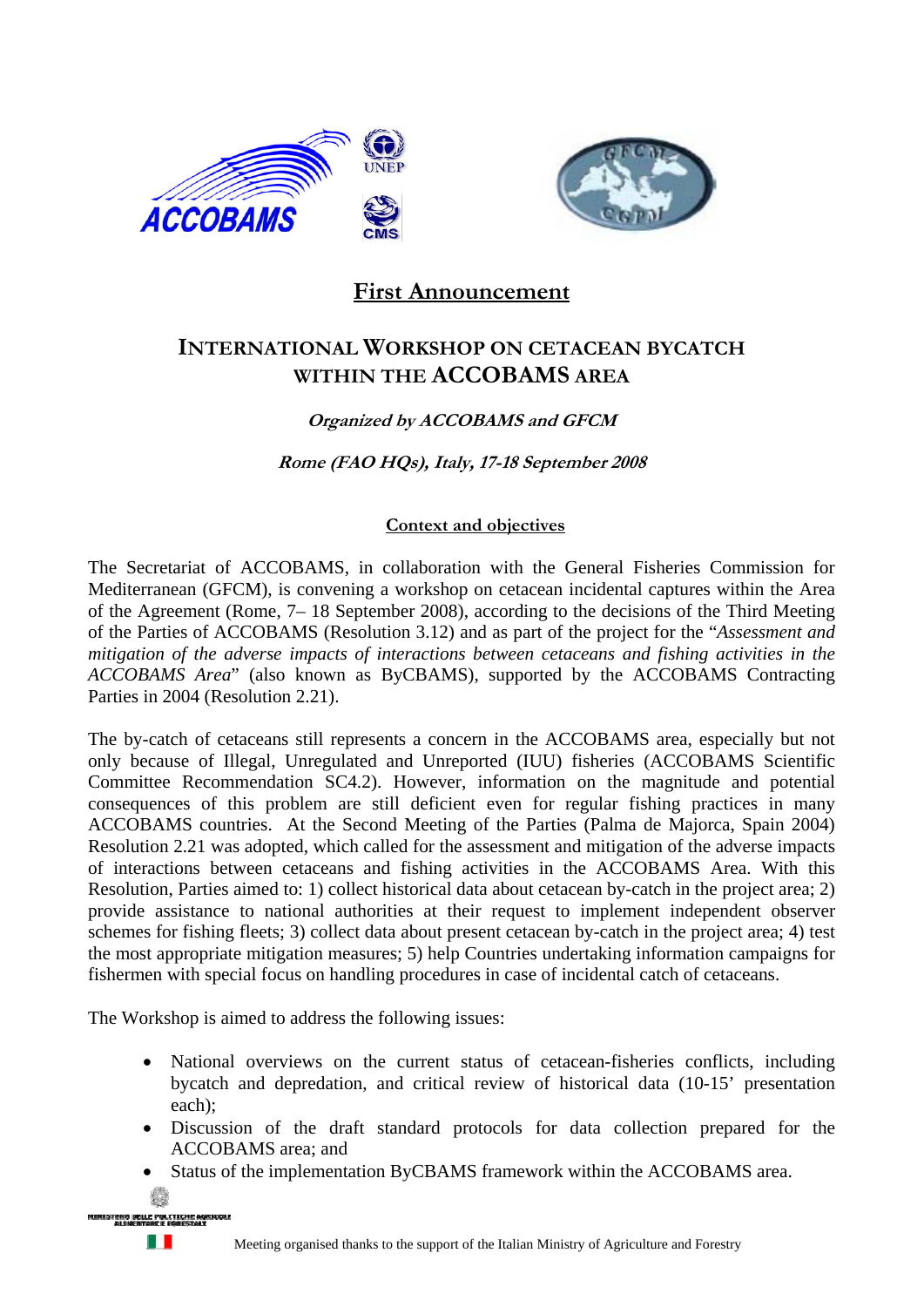The tentative agenda for the meeting is presented as **Annex A.** 

The workshop will be open to international Organisations, to the ACCOBAMS Focal Points or official contact Points from Countries not yet Party to the Agreement and to one scientist from each Country. This scientist should be directly involved in the monitoring and/or the mitigation of the interactions between cetaceans and fishing activities. In order to achieve the objectives of the workshop he/she will have to coordinate the drafting of a report reviewing the current knowledge of cetacean by-catch and other fishery interactions at the national level. This simple summary report should be conducted following the attached template (**Annex B**) prepared by the Workshop Steering Committee (Mattew Camilleri, Caterina Fortuna, Giuseppe Notarbartolo di Sciara, Simon Northridge and Chedly Rais) that includes all aspects that should be considered. A tentative list of scientists that could provide a significant contribution to the workshop has been prepared by the Secretariat and it is attached to this letter.

I would be very pleased to receive the confirmation of your personal participation (or the participation of your representative) to the workshop and your opinion/suggestion as for the participation of the expert from your country appearing in the attached list in **Annex C**. Your reply no later than 31st **May 2008** will be highly appreciated.

The available budget allows to cover only the participation fees of participants from Parties that are developing Countries or Counties with economies in transition. The participants from these countries are invited to contact the Secretariat if they need financial support to cover their participation fees, this will be considered according to the available amount.

Please be also informed that the **GFCM, in collaboration with ACCOBAMS will organize a meeting of the SCMEE/SCSA transversal Working Group** from the 15<sup>th</sup> to the 16<sup>th</sup> September 2008 in FAO head quarters to discuss on **by catch/incidental catches.** This workshop is open to all participants of the "International Workshop on cetacean bycatch within the ACCOBAMS Area".

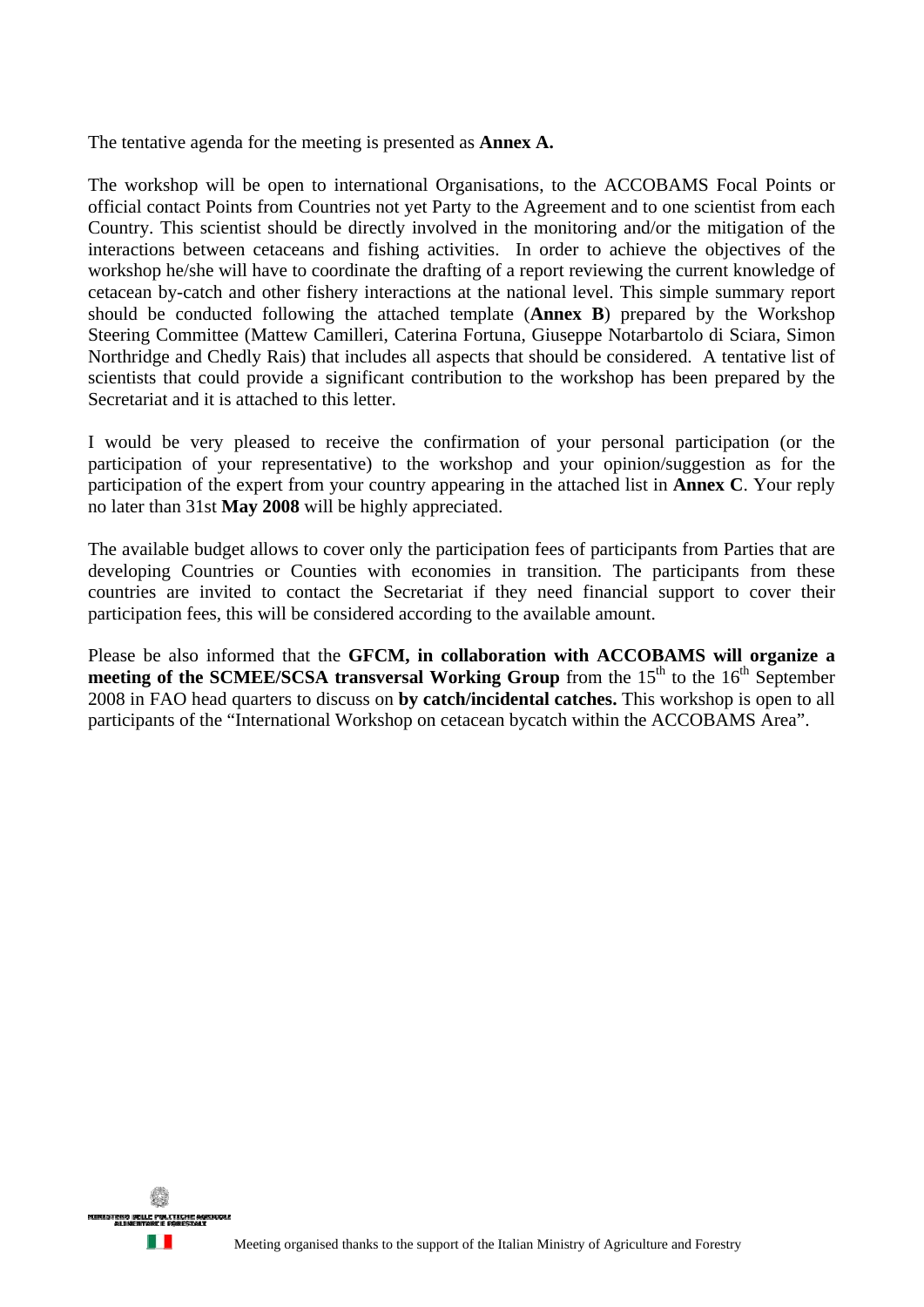## **INFORMATION FOR PARTICIPANTS**

#### 1. **Date and venue**:

September 17 (Wednesday) to 18 (Thursday), 2008 (Registration starts at 09:00 am, 17 September). Meeting hours will be approximately from 09:00 to 17:30.

The meeting will be held at:

FAO HO<sub>s</sub>. Vial delle Terme di Caracalla Rome 00153, Italy

## **2. Contact information**

#### - ACCOBAMS Secretariat:

Marie -Christine Grillo-Compulsione Executive Secretary ACCOBAMS Secrétariat Permanent Jardins de l'UNESCO, Les Terrasses de Fontvieille MC 98000 MONACO Tel: (377) 98 98 80 10 / 20 78 Fax: (377) 98 98 42 08 mcgrillo@accobams.net www.accobams.org

- GFCM Secretariat:

Abdellah Srour Deputy Executive Secretary Vial delle Terme di Caracalla Rome 00153, Italy Tel: +39 06 5705 5730 Fax: GFCM-Secretariat@fao.org

#### 3. **Steering Committee:**

Dr. Giuseppe Notarbartolo di Sciara (Chair of the ACCOBAMS Scientific Committee) Dr. Matthew Camilleri (GFCM Secretariat)

Dr. Simon Northridge (University of St Andrews)

Dr. Caterina Fortuna (ICRAM, scientific coordinator of the "Bycatch ACCOBAMS-Italia" project")

Dr. Chedly Rais (ACCOBAMS coordinator of the Bycatch-ACCOBAMS project )

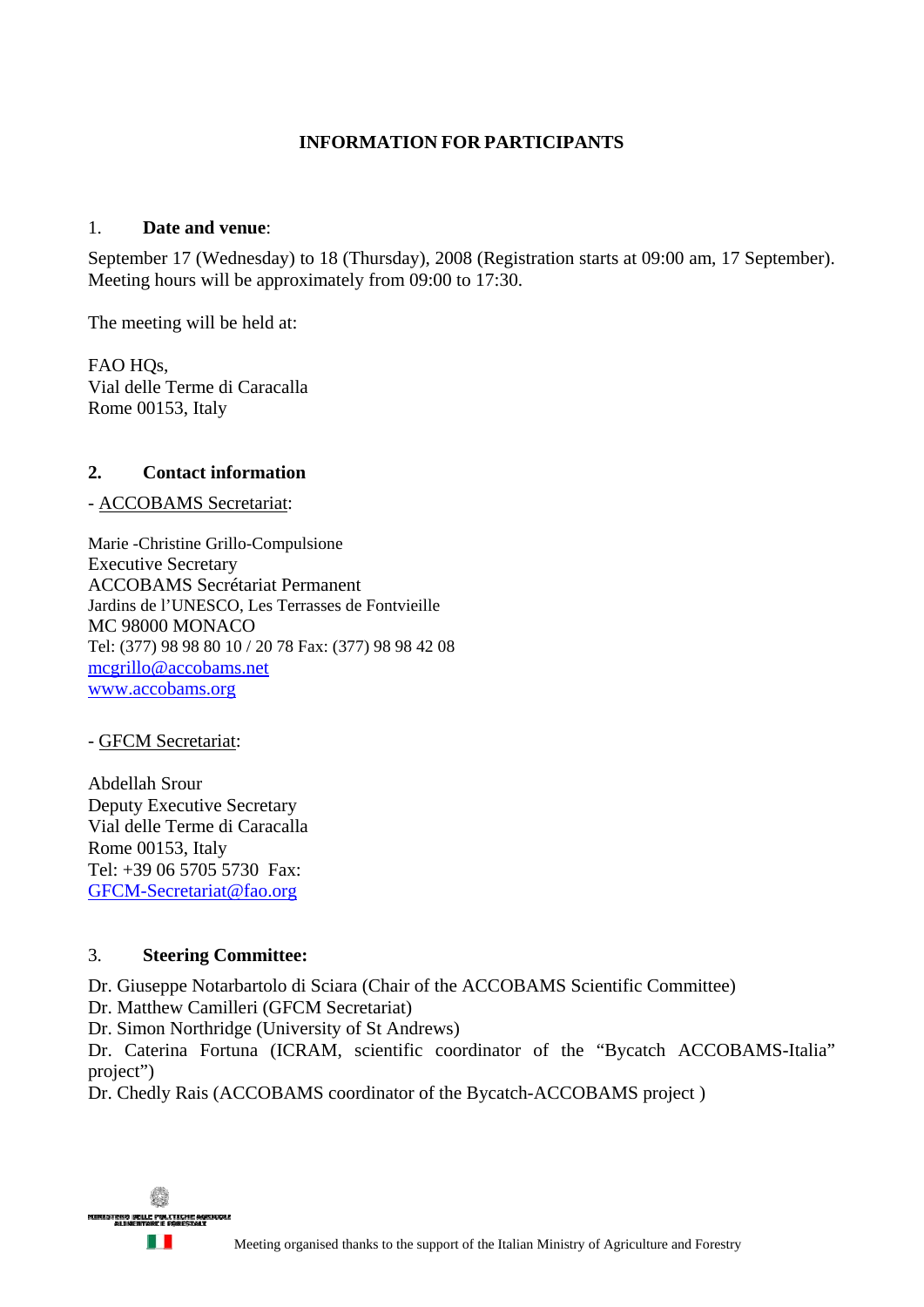## **4. Language**

Scientific documents can be transmitted in English or French. The Working languages will be English and French.

## **5. Call for technical papers and Data**

Participants are invited to submit relevant papers and data. Regarding national overviews on the current status of cetacean-fisheries conflicts including bycatch and depredation with a critical review of any historical data, participants are invited to follow the format given in Annex B.

#### **6. Registration**

Participants are invited to confirm their personal participation (or the participation of their representative) to the workshop no later than 31st **May 2008**.

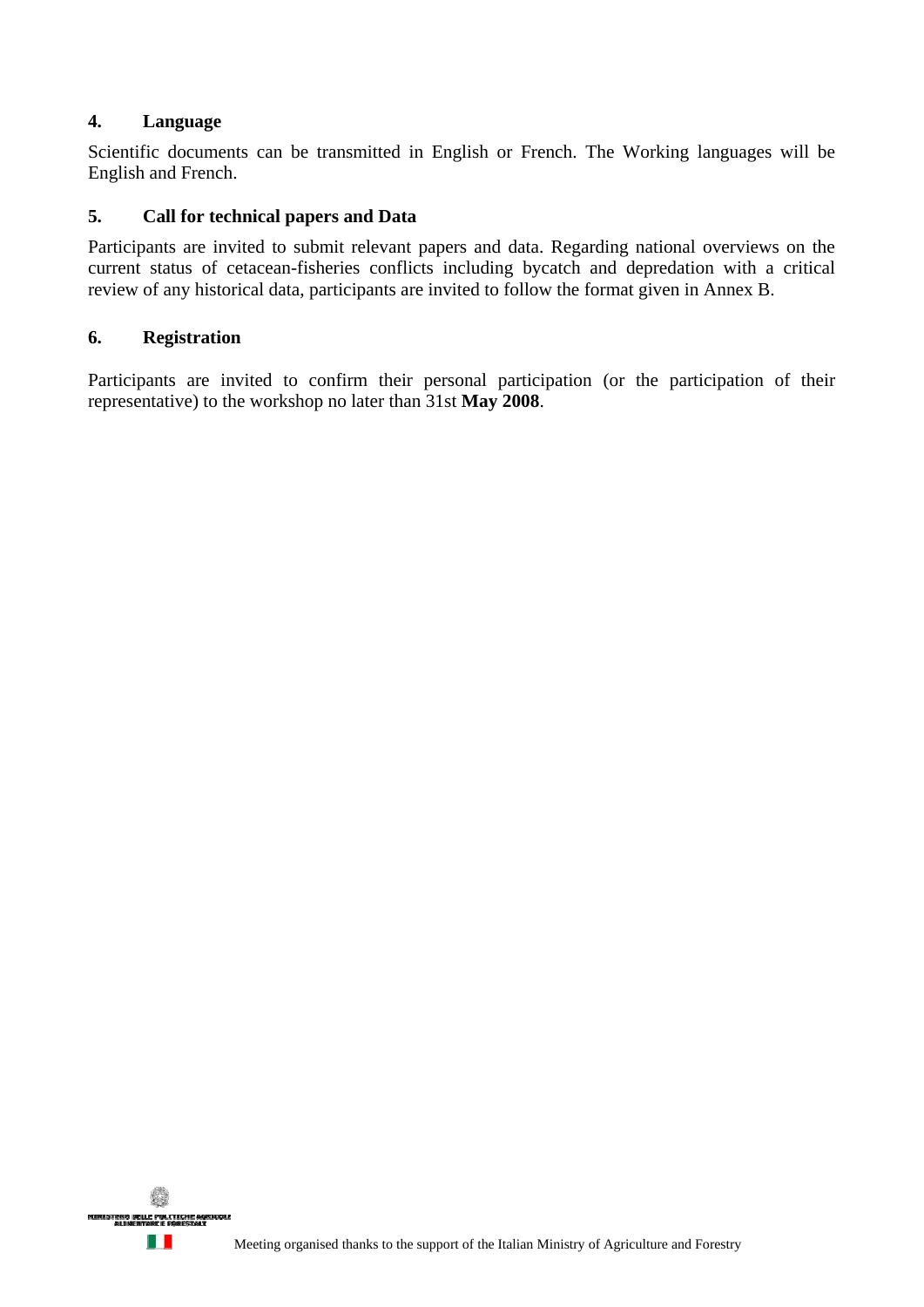## **ANNEX A**

## **AGENDA**

- 1. Introductory items
	- 1.1 Welcome of the convener and hosts
	- 1.2 Appointment of Chair and co-Chair
	- 1.3 Appointment of Rapporteurs
	- 1.4 Review of documents
- 2. Adoption of the Agenda
- 3. National overviews on the current status of cetacean-fisheries conflicts, including by catch and depredation, and critical review of historical data (Chairman: Simon Northridge)
- 5. Discussion of the draft standard protocols for data collection prepared for the ACCOBAMS area by Simon Northridge
- 6. Experience from the US project GLOBAL (http://bycatch.env.duke.edu/) and potential future coordinated efforts
- 7. Discussion on the implementation of the ByCBAMS framework (Chedly Rais)

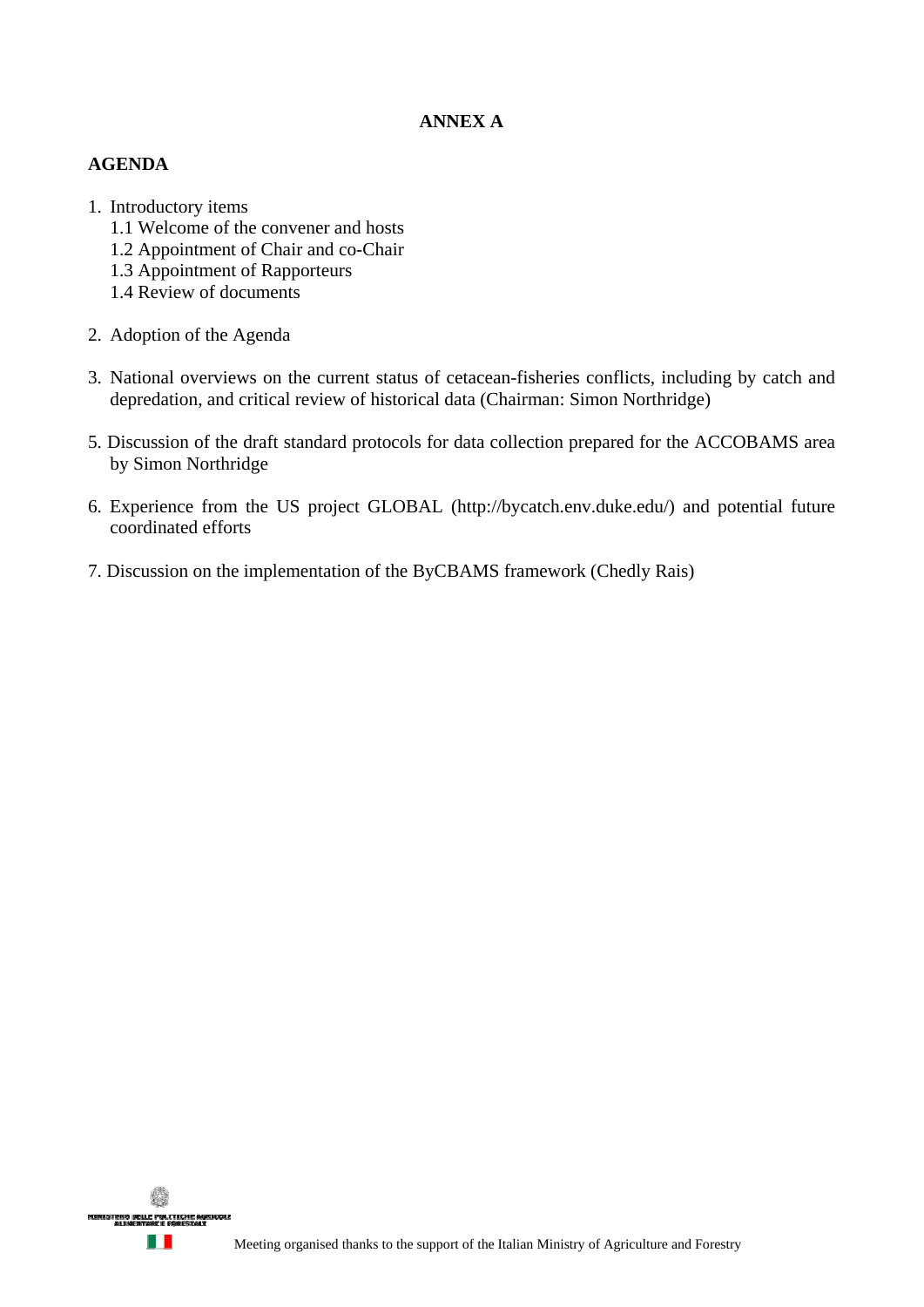# **ANNEX B**

## **Format for the submission of National overviews on the current status of cetacean-fisheries conflicts including bycatch and depredation with a critical review of any historical data**

- 1. Overview of relevant fisheries<sup>1</sup>, <u>for example</u>
	- Inshore trammel and gillnet fisheries (include details on, for example, mesh size, total length, area of deployment, etc.)
	- Driftnet fisheries (include details on, for example, mesh size, total length, area of deployment, etc.)
	- Lampara
	- Longline (include details on, for example, hook size, total number of hooks, area of deployment, etc.)

Please, for common names and explanatory figures see the FAO website: http://www.fao.org/fi/website/FISearch.do?dom=geartype (see also Table 1).

Including a geographical overview of the extent of such fisheries (approximate number of fishing units in each sector in appropriate geographical zones. Please, together with the name of the location, indicate also the GFCM Sub-Area codes).

- 2. Overview of the nature and extent of any known conflicts including a summary of any anecdotal information on bycatch and/or depredation – both recent and historical.
	- a. Species of cetacean involved
	- b. Fishery involved and nature of interaction
	- Note particularly any reliable quantitative information regarding such conflicts, for example estimates of fish losses, number of vessels impacted, frequency of bycatch in a given fishery / area.
- 3. Summary of any cetacean-fishery interactions studies that have been done in the past or are currently underway, including bibliographic details.
- 4. Summary of areas and fisheries where no information on such conflicts is known.
- 5. Existing direct observers monitoring programmes or studies
- 6. Summary of any cetacean abundance studies that have been done in the past or are currently underway, including bibliographic details.
- 7. Existing relevant legislation.
- 8. Contact detail of the compiler.

 $<sup>1</sup>$  "Relevant" in this context means having potentials to cause bycatch or being subjected to depredation.</sup>



 $\overline{a}$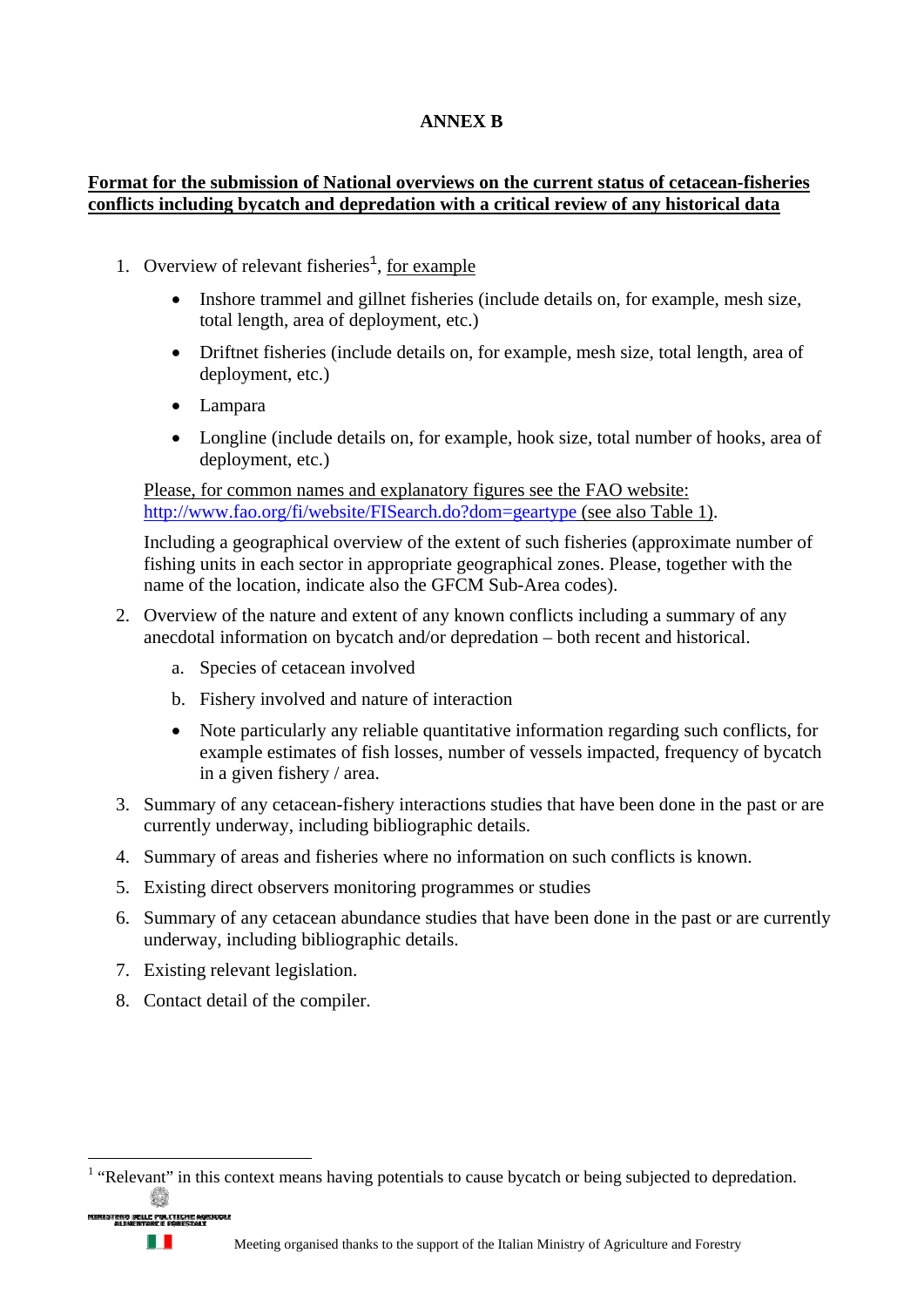#### **Table 1 - FAO FISHING GEAR DESCRIPTION AND CODES**

| <b>FAO FISHING GEAR CATEGORIES:</b>                                                    |                 |                                                  |                  |  |  |  |
|----------------------------------------------------------------------------------------|-----------------|--------------------------------------------------|------------------|--|--|--|
| <b>SURROUNDING NETS</b>                                                                |                 | <b>FALLING GEAR</b>                              |                  |  |  |  |
| With purse lines                                                                       | <b>PS</b>       | Cast nets                                        | <b>FCN</b>       |  |  |  |
| One-boat operated purse seines                                                         | PS1             | Falling gear (not specified)                     |                  |  |  |  |
| Two-boat operated purse seines                                                         | PS <sub>2</sub> | <b>GILLNETS AND ENTANGLING GEAR</b>              |                  |  |  |  |
| Without purse lines (lampara)                                                          | LA              | Set gillnets (anchored)                          |                  |  |  |  |
| <b>SEINE NETS</b>                                                                      |                 | Driftnets                                        | <b>GND</b>       |  |  |  |
| Beach seines                                                                           | SB              | Encircling gillnets                              | <b>GNC</b>       |  |  |  |
| Boat seines                                                                            | SV              | Fixed gillnets (on stakes)                       | <b>GNF</b>       |  |  |  |
| Danish seines                                                                          | <b>SDN</b>      | <b>Trammel</b> nets                              | <b>GTR</b>       |  |  |  |
| Scottish seines                                                                        | <b>SSC</b>      | Combined gillnet-trammel nets                    | <b>GTN</b>       |  |  |  |
| Pair seines                                                                            | <b>SPR</b>      | Gillnets and entangling gillnets (not specified) | <b>GEN</b>       |  |  |  |
| Seine nets (not specified)                                                             | <b>SX</b>       | Gillnets (not specified)                         |                  |  |  |  |
| <b>TRAWLS</b>                                                                          |                 | <b>TRAPS</b>                                     |                  |  |  |  |
| <b>Bottom</b> trawls                                                                   | <b>TBB</b>      | Stationary uncovered pounds nets                 | <b>FPN</b>       |  |  |  |
| Beam trawl                                                                             | <b>OTB</b>      | Pots                                             | <b>FPO</b>       |  |  |  |
| Otter trawls (side or stern)                                                           | <b>PTB</b>      | Fyke nets                                        | <b>FYK</b>       |  |  |  |
| Pair trawls                                                                            | <b>TBN</b>      | Stow nets                                        | <b>FSN</b>       |  |  |  |
| Nephrops trawls                                                                        | <b>TBS</b>      | Barriers, fences, weirs, etc                     | <b>FWR</b>       |  |  |  |
| Shrimp trawls (not specified)                                                          | TM              | Aerial traps                                     | FAR              |  |  |  |
| Midwater trawls                                                                        |                 | Traps (not specified)                            | <b>FIX</b>       |  |  |  |
| Otter trawls (side or stern)                                                           | <b>OTM</b>      | <b>HOOKS AND LINES</b>                           |                  |  |  |  |
| Pair trawls                                                                            | <b>PTM</b>      | Handlines and pole-lines (hand operated)         | <b>LHP</b>       |  |  |  |
| Shrimp trawls                                                                          | <b>TMS</b>      | Handlines and pole-lines (mechanised)            | <b>LHM</b>       |  |  |  |
| Midwater trawls (not specified)                                                        | TM              | Set longlines                                    | <b>LLS</b>       |  |  |  |
| Otter twin trawls                                                                      | <b>OTT</b>      | Drifting longlines                               | <b>LLD</b>       |  |  |  |
| Otter trawls (not specified)                                                           | <b>OT</b>       | Longlines (not specified)                        | LL               |  |  |  |
| Pair trawls (not specified)                                                            | PT              | <b>Trolling lines</b>                            | <b>LTL</b>       |  |  |  |
| Other trawls (not specified)                                                           | <b>TX</b>       | Hooks and lines (not specified)                  | LX               |  |  |  |
| <b>DREDGES</b>                                                                         |                 | <b>GRAPPLING AND WOUNDING</b>                    |                  |  |  |  |
| Boat dredges                                                                           | <b>DRB</b>      | Harpoons                                         | <b>HAR</b>       |  |  |  |
| Hand dredges                                                                           | <b>DRH</b>      | <b>HARVESTING MACHINES</b>                       |                  |  |  |  |
| <b>LIFT NETS</b>                                                                       |                 | Pumps                                            |                  |  |  |  |
|                                                                                        |                 |                                                  | <b>HMP</b><br>HM |  |  |  |
| Portable lift nets                                                                     | <b>LPN</b>      | Mechanised dredges                               | D                |  |  |  |
|                                                                                        |                 |                                                  | HM               |  |  |  |
| Boat-operated lift nets                                                                | <b>LNB</b>      | Harvesting machines (not specified)              | X                |  |  |  |
| Shore operated stationary lift nets                                                    | <b>LNS</b>      | <b>MISCELLANEOUS GEAR</b>                        | <b>MIS</b>       |  |  |  |
| Lift nets (not specified)                                                              | ${\rm LN}$      | <b>RECREATIONAL FISHING GEAR</b>                 | RG               |  |  |  |
|                                                                                        |                 | <b>GEAR NOT KNOWN OR NOT SPECIFIED</b>           | ${\rm N}{\rm K}$ |  |  |  |
|                                                                                        |                 | <b>SHARK CONTROL NETS</b>                        | <b>NSC</b>       |  |  |  |
|                                                                                        |                 |                                                  |                  |  |  |  |
| NOTE: For more details, explanations and figures, please check at the FAO official web |                 |                                                  |                  |  |  |  |

page: http://www.fao.org/fi/website/FISearch.do?dom=geartype

ę, **INISTERD DELLE POLITICI**<br>ALIMENTARE E FARE n I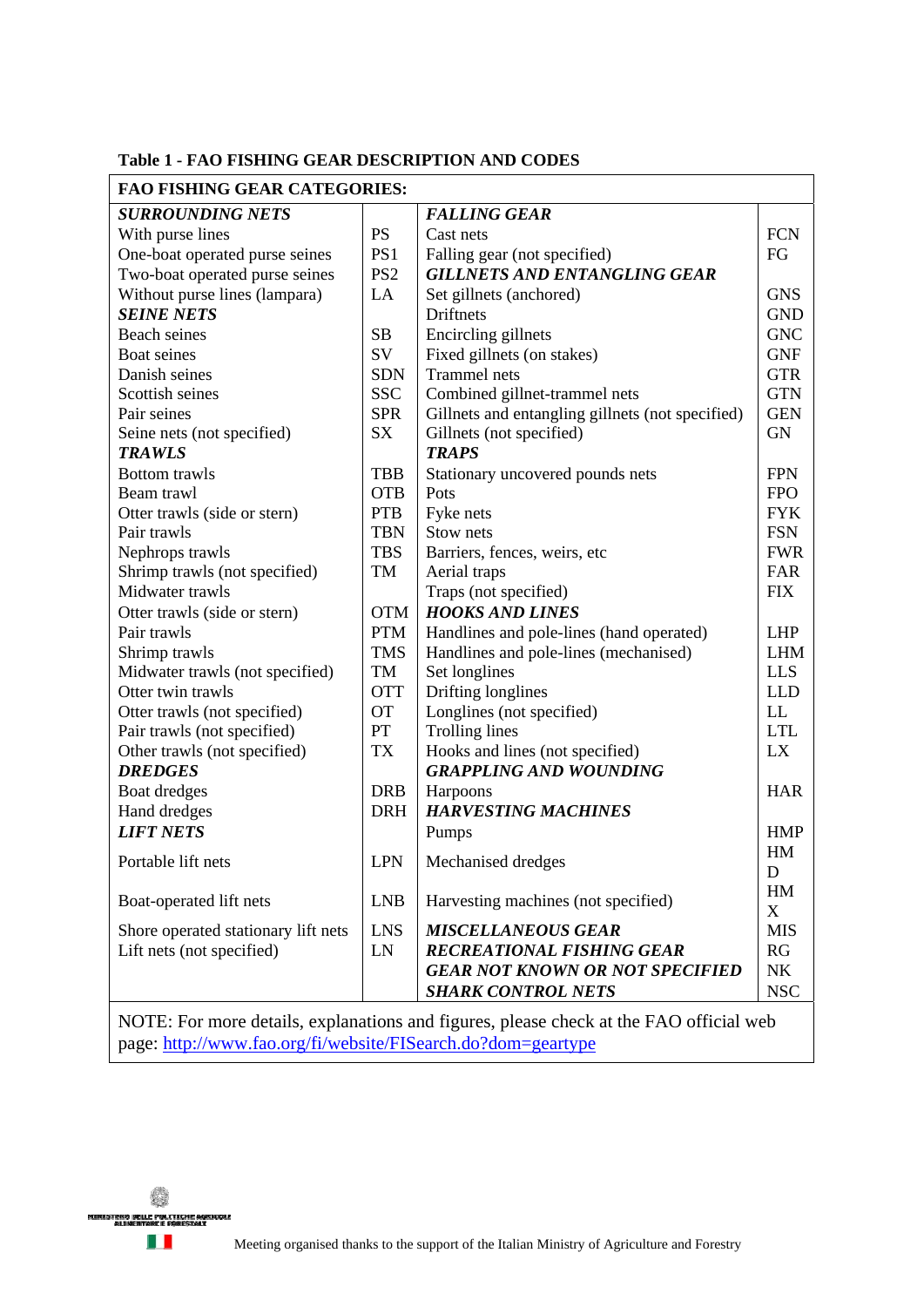| <b>FAO</b><br><b>SUBAREA</b> |     | <b>FAO STATISTICS DIVISIONS</b> | <b>GSAs PROPOSAL</b><br>(Rome, 2007) |                                  |
|------------------------------|-----|---------------------------------|--------------------------------------|----------------------------------|
| <b>ATLANTIC</b>              |     |                                 | 00                                   | <b>Contiguous Atlantic</b>       |
| <b>WESTERN</b>               |     |                                 | 0                                    | <b>Gibraltar Strait</b>          |
|                              |     | <b>BALEARIC</b>                 | 5                                    | Balearic Island                  |
|                              |     |                                 | 6                                    | Northern Spain                   |
|                              | 1.1 |                                 | 4                                    | Algeria                          |
|                              |     |                                 | 1                                    | Northern Alboran Sea             |
|                              |     |                                 | $\mathbf{2}$                         | Alboran Island                   |
|                              |     |                                 | 3                                    | Southern Alboran Sea             |
|                              | 1.2 | <b>GULF OF LIONS</b>            | 7                                    | Gulf of Lions                    |
| <b>WESTERN</b>               |     |                                 | 7                                    | Gulf of Lions                    |
|                              |     | <b>SARDINIA</b>                 | 8                                    | Corsica Island                   |
|                              |     |                                 | 11                                   | Sardinia                         |
|                              |     |                                 | 10                                   | South and Central Tirrenian Sea  |
|                              | 1.3 |                                 | 9                                    | Ligurian and North Tirrenian Sea |
|                              |     |                                 | 10                                   | South Tirrenian Sea              |
|                              |     |                                 | 12                                   | Northern Tunisia                 |
|                              |     | <b>ADRIATIC</b>                 | 17                                   | Northern Adriatic                |
|                              | 2.1 |                                 | 18                                   | Southern Adriatic Sea            |
|                              | 2.2 |                                 | 19                                   | Western Ionian Sea               |
|                              |     | <b>IONIAN</b>                   | 20                                   | Eastern Ionian Sea               |
| <b>CENTRAL</b>               |     |                                 | 15                                   | Malta Island                     |
|                              |     |                                 | 16                                   | South of Sicily                  |
|                              |     |                                 | 13                                   | <b>Gulf of Hammamet</b>          |
|                              |     |                                 | 14                                   | <b>Gulf of Gabes</b>             |
|                              |     |                                 | 21                                   | Southern Ionian Sea              |
| EASTERN                      | 3.1 | AEGEAN                          | 22                                   | Aegean Sea                       |
|                              |     |                                 | 23                                   | Crete Island                     |
|                              | 3.2 | LEVANT                          | 25                                   | Cyprus Island                    |
|                              |     |                                 | 24                                   | North Levant                     |
|                              |     |                                 | 27                                   | Levant                           |
|                              |     |                                 | 26                                   | South Levant                     |
| <b>BLACK</b><br><b>SEA</b>   | 4.1 | <b>MARMARA</b>                  | 28                                   | Marmara Sea                      |
|                              | 4.2 | <b>BLACK SEA</b>                | 29                                   | <b>Black Sea</b>                 |
|                              | 4.3 | AZOV SEA                        | 30                                   | Azov Sea                         |

**Table 2 – Adapted from FAO and GFCM CODES for SUB-REGIONAL AREAS** 

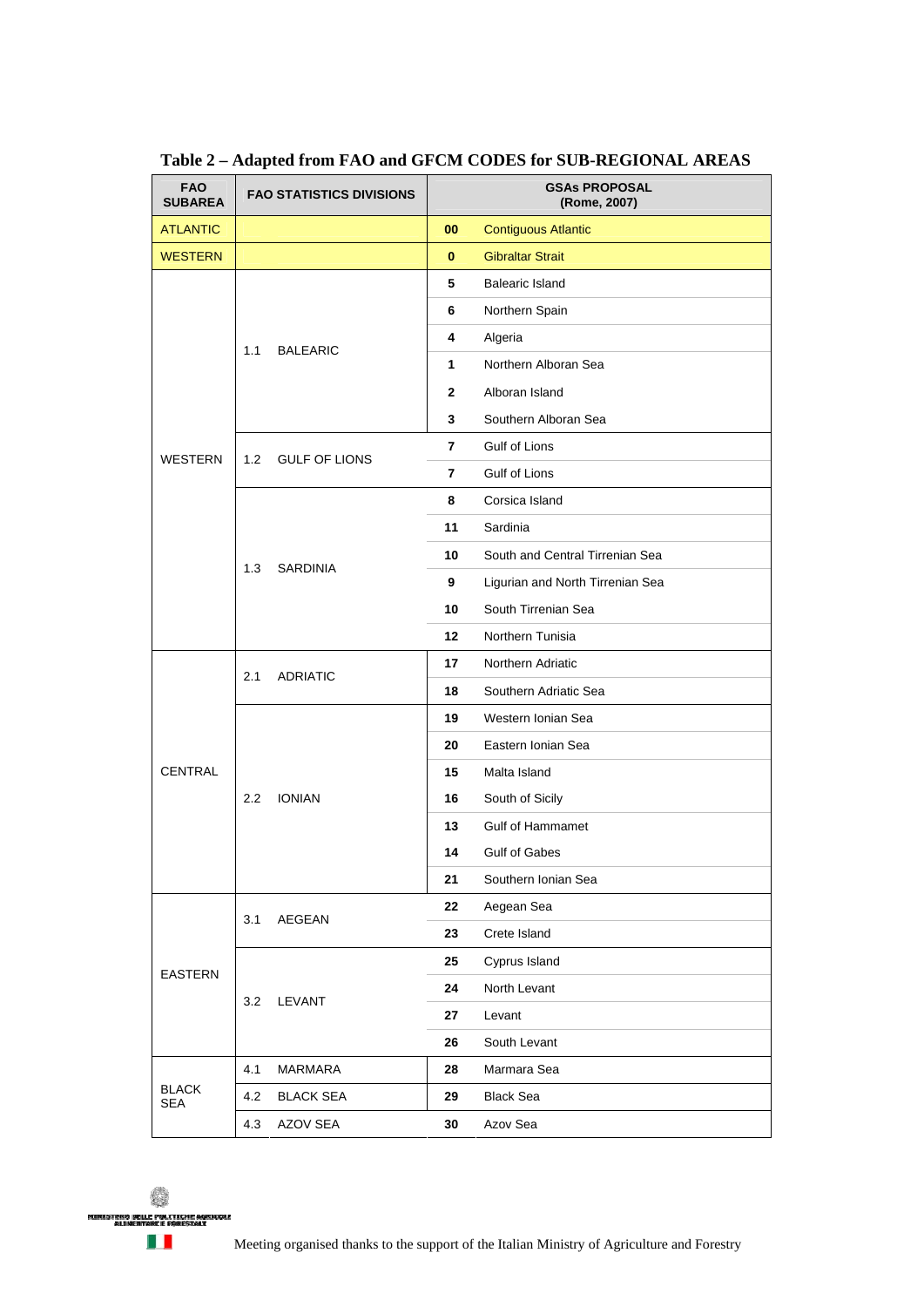